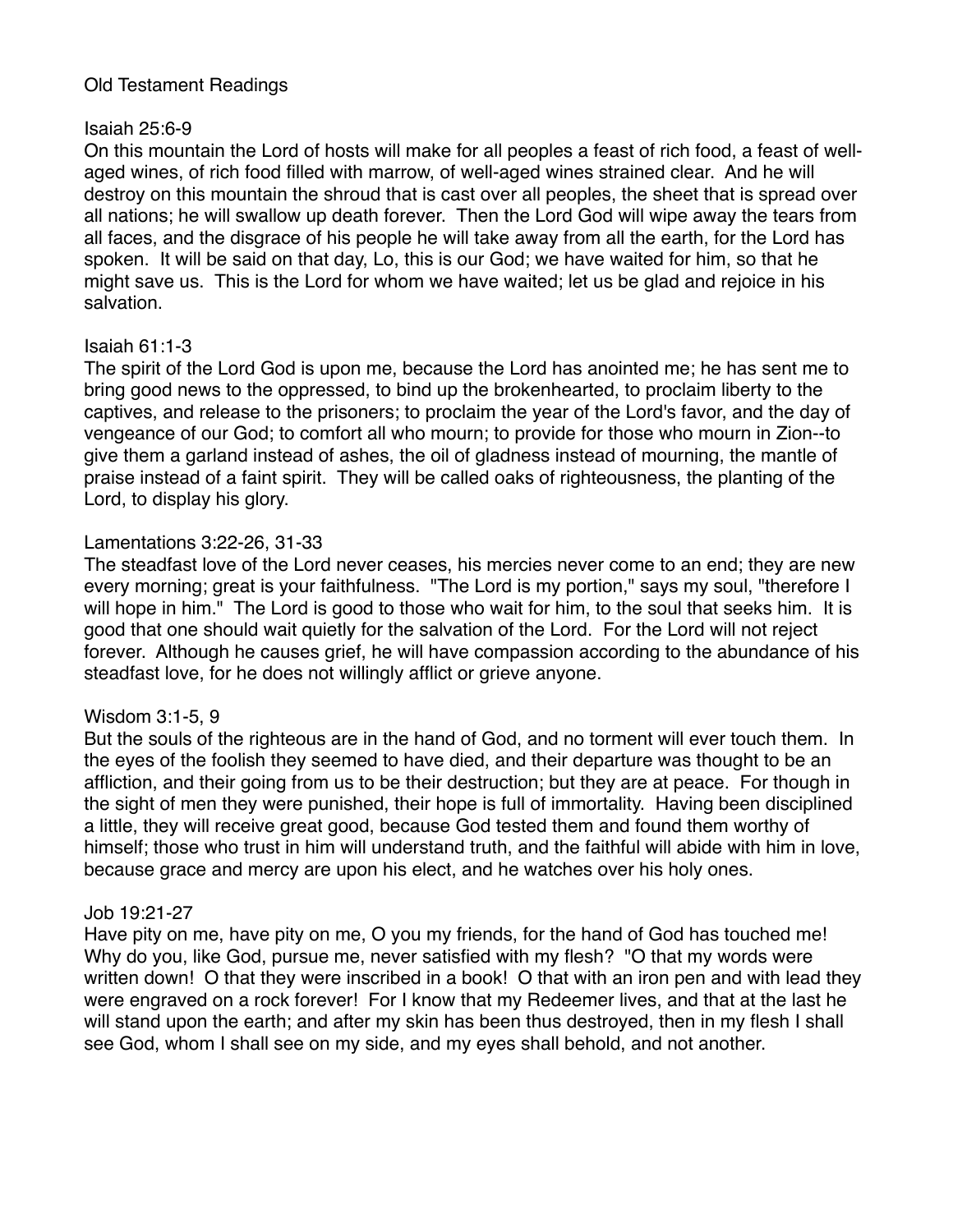# Psalms

Psalm 42 As a deer longs for flowing streams, so my soul longs for you, O God. My soul thirsts for God, for the living God. When shall I come and behold the face of God? My tears have been my food day and night, while people say to me continually, "Where is your God?" These things I remember, as I pour out my soul: how I went with the throng, and led them in procession to the house of God, with glad shouts and songs of thanksgiving, a multitude keeping festival. Why are you cast down, O my soul, and why are you disquieted within me? Hope in God; for I shall again praise him, my help and my God. My soul is cast down within me; therefore I remember you from the land of Jordan and of Hermon, from Mount Mizar. Deep calls to deep at the thunder of your cataracts; all your waves and your billows have gone over me. By day the Lord commands his steadfast love, and at night his song is with me, a prayer to the God of my life. I say to God, my rock, "Why have you forgotten me? Why must I walk about mournfully because the enemy oppresses me?" As with a deadly wound in my body, my adversaries taunt me, while they say to me continually, "Where is your God?" Why are you cast down, O my soul, and why are you disquieted within me? Hope in God; for I shall again praise him, my help and my God. Psalm 46 God is our refuge and strength, a very present help in trouble. Therefore we will not fear, though the earth should change, though the mountains shake in the heart of the sea; though its waters roar and foam, though the mountains tremble with its tumult. There is a river whose streams make glad the city of God, the holy habitation of the Most High. God is in the midst of the city; it shall not be moved; God will help it when the morning dawns. The nations are in an uproar, the kingdoms totter; he utters his voice, the earth melts. The Lord of hosts is with us; the God of Jacob is our refuge. Come, behold the works of the Lord; see what desolations he has brought on the earth. He makes wars cease to the end of the earth; he breaks the bow, and shatters the spear; he burns the shields with fire. "Be still, and know that I am God! I am exalted among the nations,

I am exalted in the earth."

The Lord of hosts is with us;

the God of Jacob is our refuge.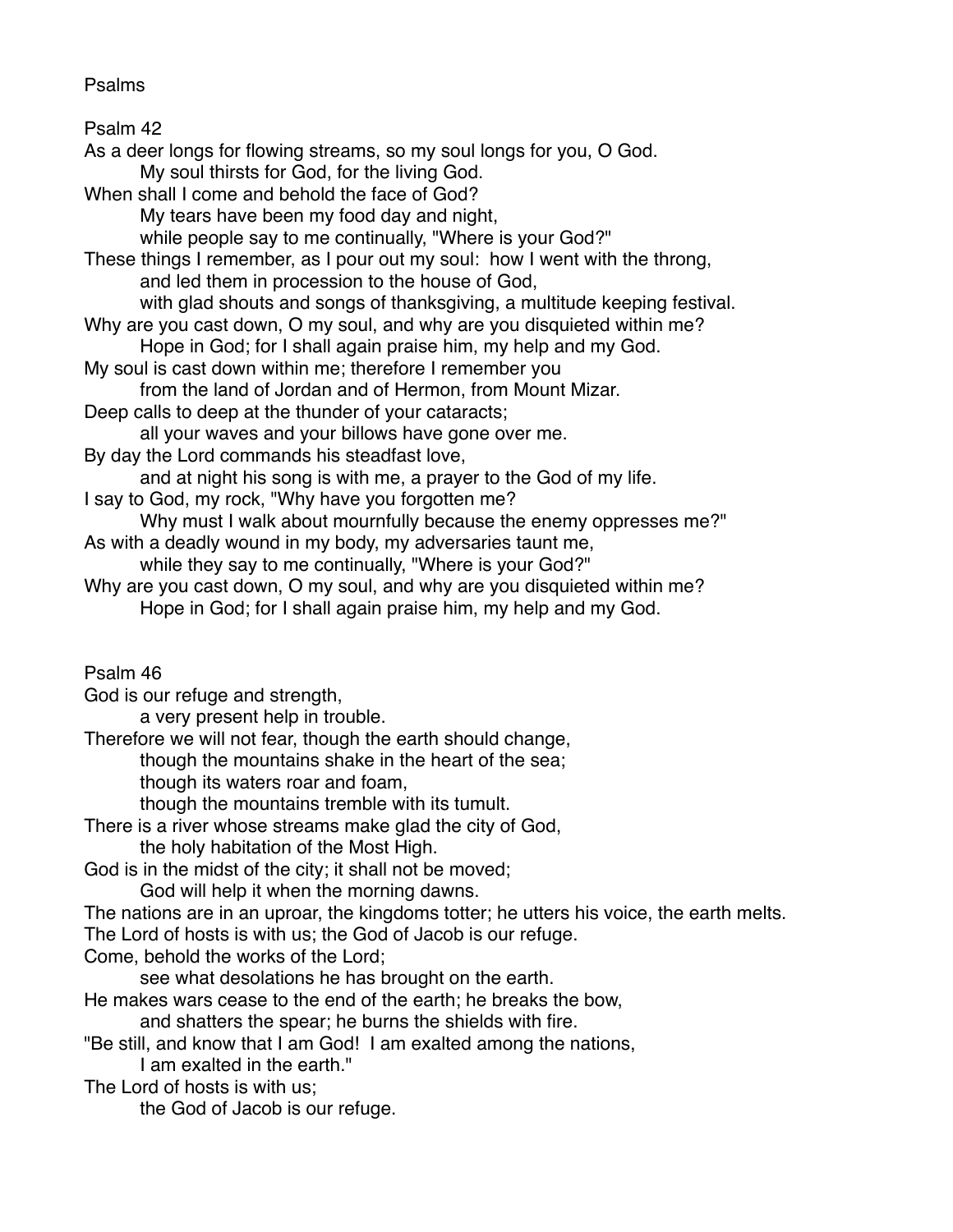Psalm 90 Lord, you have been our dwelling place in all generations. Before the mountains were brought forth, or ever you had formed the earth and the world, from everlasting to everlasting you are God. You turn us back to dust, and say, "Turn back, you mortals." For a thousand years in your sight are like yesterday when it is past, or like a watch in the night. You sweep them away; they are like a dream, like grass that is renewed in the morning; in the morning it flourishes and is renewed; in the evening it fades and withers. You have set our iniquities before you, our secret sins in the light of your countenance. For all our days pass away under your wrath; our years come to an end like a sigh. The days of our life are seventy years, or perhaps eighty, if we are strong; even then their span is only toil and trouble; they are soon gone, and we fly away. So teach us to count our days that we may gain a wise heart. Turn, O Lord! How long? Have compassion on your servants! Satisfy us in the morning with your steadfast love, so that we may rejoice and be glad all our days.. Let your work be manifest to your servants, and your glorious power to their children. Let the favor of the Lord our God be upon us, and proper for us the work of our hands-- O prosper the work of our hands! Psalm 121 I will lift up mine eyes unto the hills, from whence cometh my help. My help cometh from the Lord, which made heaven and earth. He will not suffer thy foot to be moved: he that keepeth thee will not slumber Behold, he that keepeth Israel shall neither slumber nor sleep. The Lord is thy keeper: the Lord is thy shade upon thy right hand. The sun shall not smite thee by day, nor the moon by night. The Lord shall preserve thee from all evil: he shall preserve thy soul. The Lord shall preserve thy going out and thy coming in from this time forth, and even for evermore.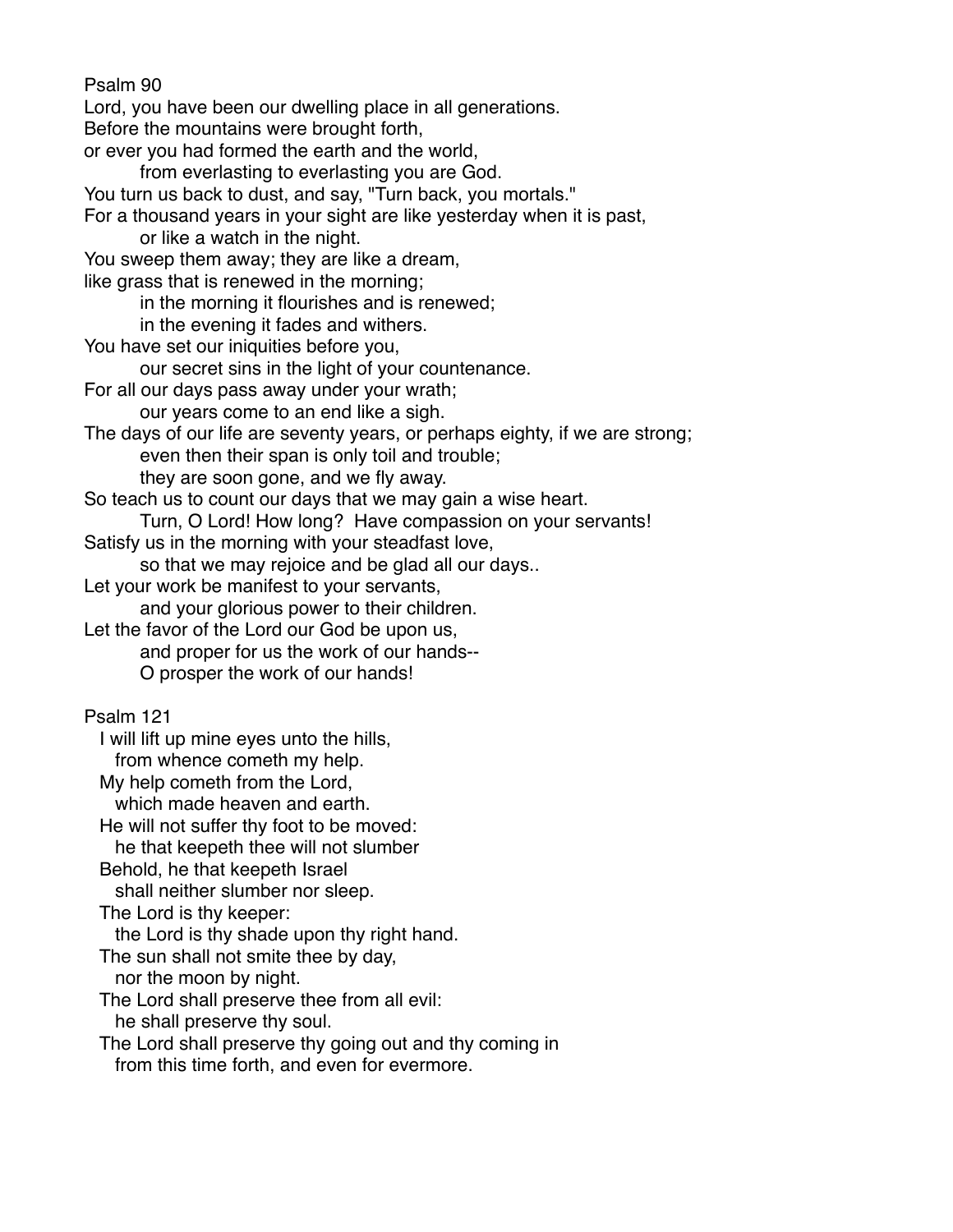Psalm 130

Out of the depths I cry to you, O Lord.

Lord hear my voice!

Let your ears be attentive

to the voice of my supplications!

If you, O Lord, should mark iniquities,

Lord, who could stand?

But there is forgiveness with you,

so that you may be revered.

I wait for the Lord, my soul waits, and in his word I hope; my soul waits for the Lord more than those who watch for the morning, more than those who watch for the morning.

O Israel, hope in the Lord! For with the Lord there is steadfast love,

and with him is great power to redeem.

It is he who will redeem Isreal

from all its iniquities.

Psalm 139

O Lord, thou hast searched me out, and known me. Thou knowest my down-sitting and mine up-rising; thou understandest my thoughts long before. Thou art about my path, and about my bed, and art acquainted with all my ways. For lo, there is not a word in my tongue, but thou, O Lord, knowest it altogether. Thou hast beset me behind and before, and laid thine hand upon me. Such knowledge is too wonderful and excellent for me; I cannot attain unto it. Whither shall I go then from thy Spirit? or whither shall I go then from thy presence? If I climb up into heaven, thou art there; if I go down to hell, thou art there also. If I take the wings of the morning, and remain in the uttermost parts of the sea; Even there also shall thy hand lead me, and thy right hand shall hold me. If I say, Peradventure the darkness shall cover me, then shall my night be turned to day. Yea, the darkness is no darkness with thee, but the night is as clear as day; the darkness and light to thee are both alike.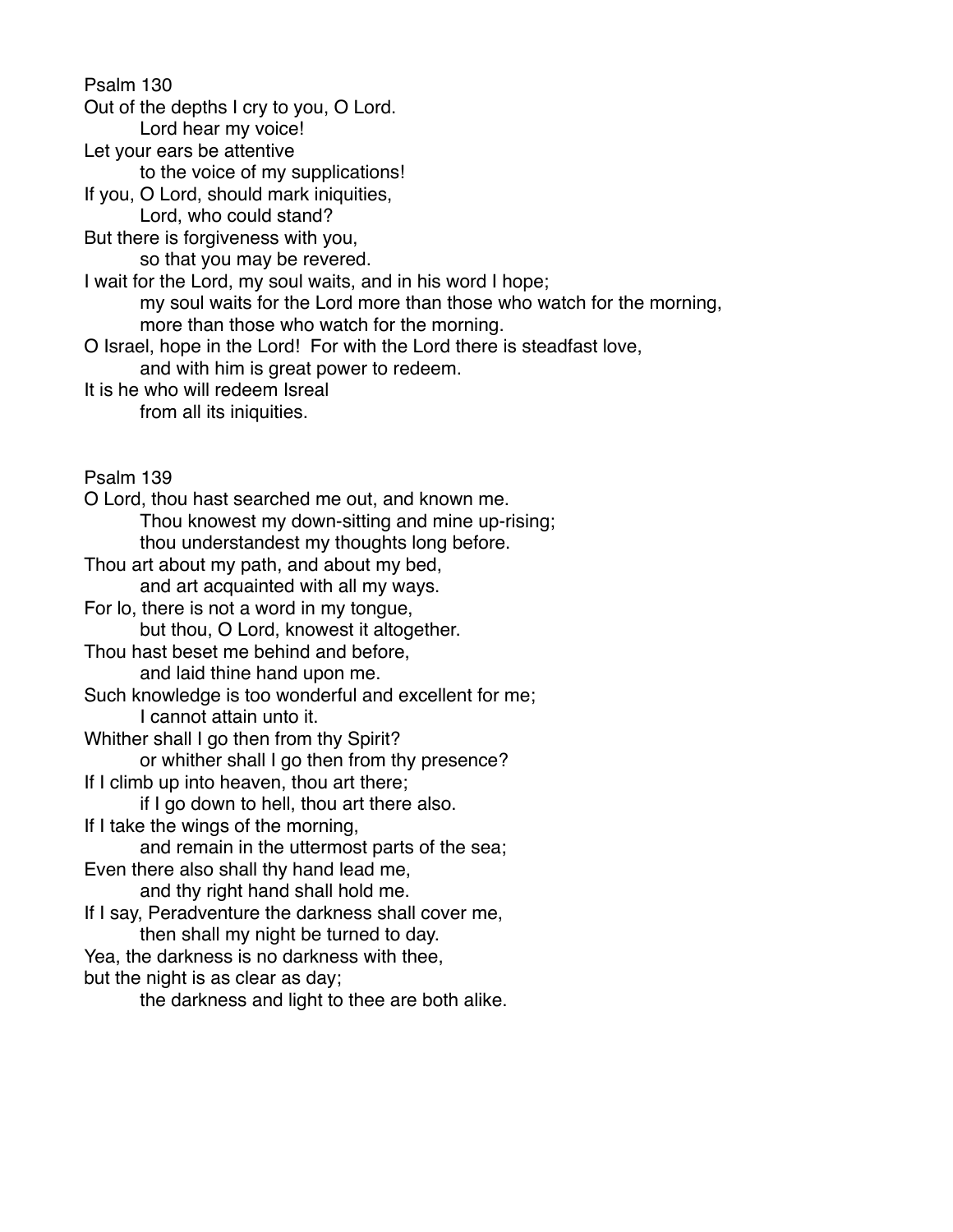# New Testament Readings

# Romans 8:34-39

For all who are led by the Spirit of God are children of God. For you did not receive the spirit of slavery to fall back into fear, but you have received the spirit of sonship. When we cry, "Abba! Father!" it is the Spirit himself bearing witness with our spirit that we are children of God, and if children, then heirs, heirs of God and fellow heirs with Christ, provided we suffer with him in order that we may also be glorified with him. I consider that the sufferings of this present time are not worth comparing with the glory that is to be revealed to us. For the creation waits with eager longing for the revealing of the children of God. Who is to condemn? Is it Christ Jesus, who died, yes, who was raised from the dead, who is at the right hand of God, who indeed intercedes for us. Who will separate us from the love of Christ? Will hardship, or distress, or persecution, or famine, or nakedness, or peril, or sword? No, in all these things we are more than conquerors through him who loved us. For I am sure that neither death, nor life, nor angels, nor rulers, nor things present, nor things to come, nor powers, nor height, nor depth, nor anything else in all creation, will be able to separate us from the love of God in Christ Jesus our Lord.

### 2 Corinthians 4:16 - 5:9

So we do not lose heart. Even though our outer nature is wasting away, our inner nature is being renewed day by day. For this slight momentary affliction is preparing us for an eternal weight of glory beyond all measure, because we look not at what can be seen but at what cannot be seen; for what can be seen is temporary, but what cannot be seen is eternal. For we know that if the earthly tent we live in is destroyed, we have a building from God, a house not made with hands, eternal in the heavens. For in this tent we groan, longing to be clothed with our heavenly dwelling--if indeed, when we have taken it off we will not be found naked. For while we are still in this tent, we groan under our burden, because we wish not to be unclothed but to be further clothed, so that what is mortal may be swallowed up by life. He who has prepared us for this very thing is God, who has given us the Spirit as a guarantee. So we are always confident; even though we know that while we are at home in the body we are away from the Lord--for we walk by faith, not by sight. Yes, we do have confidence, and we would rather be away from the body and at home with the Lord. So whether we are at home or away, we make it our aim to please him.

# 1 Corinthians 15:20-58

But in fact Christ has been raised from the dead, the first fruits of those who have died. For since death came through a human being, the resurrection of the dead has also come through a human being; for as all die in Adam, so all will be made alive in Christ. But each in his own order: Christ the first fruits , then at his coming those who belong to Christ. Then comes the end, when he hands over the kingdom to God the Father, after he has destroyed every ruler and every authority and power. For he must reign until he has put all his enemies under his feet. The last enemy to be destroyed is death. For "God has put all things in subjection under his feet." But someone will ask, "How are the dead raised? With what kind of body do they come?" Fool! What you sow does not come to life unless it dies. And as for what you sow, you do not sow the body that is to be, but a bare seed, perhaps of wheat or of some other grain. But God gives is a body as he has chosen, and to each kind of seed its own body. So it is with the resurrection of the dead. What is sown is perishable, what is raised is imperishable. It is sown in dishonor, it is raised in glory. It is sown in weakness, it is raised in power. It is sown a physical body, it is raised a spiritual body. If there is a physical body, there is also a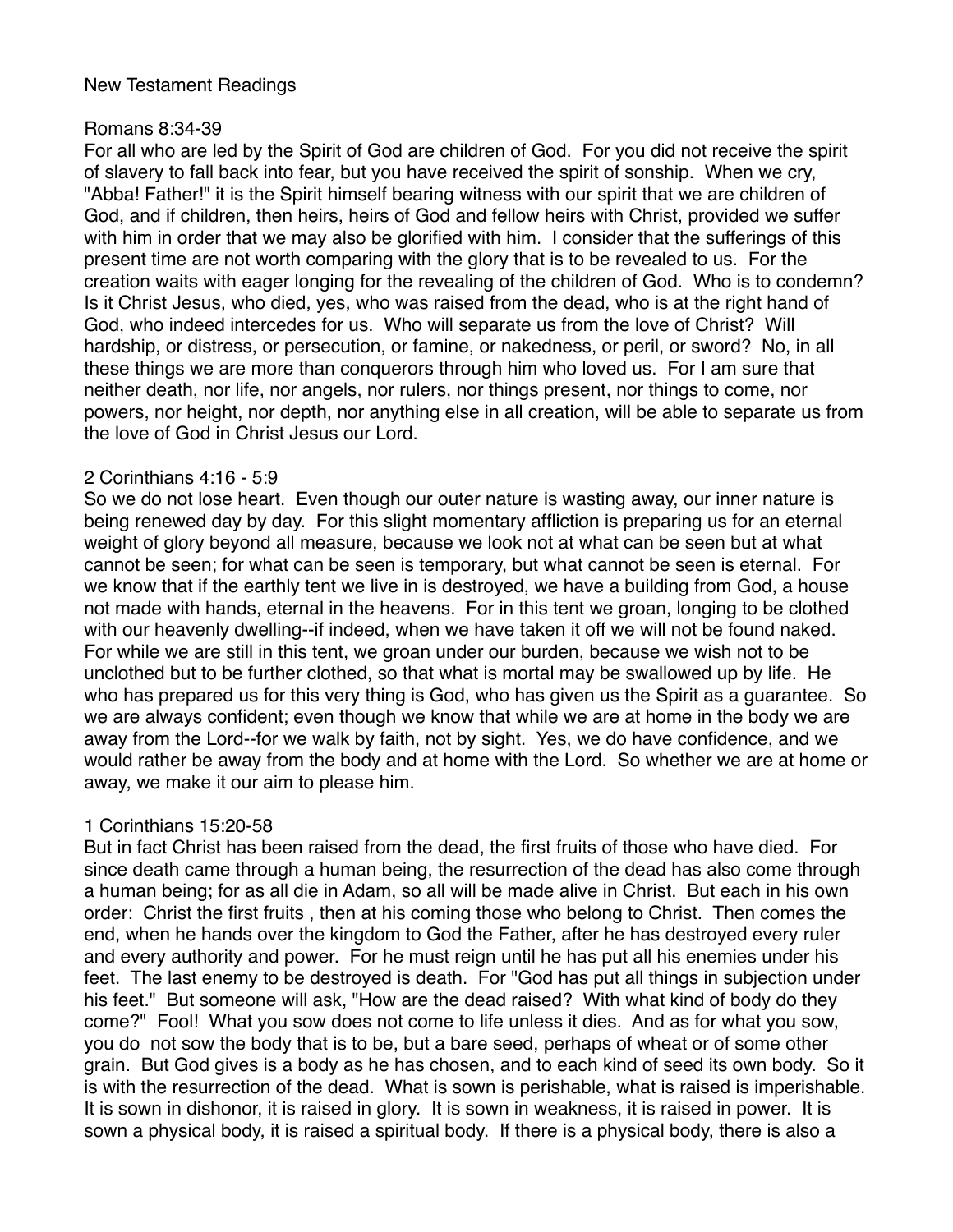spiritual body. For this perishable body must put on imperishability, and this mortal body must put on immortality. When this perishable body puts on imperishability, and this mortal body put on immortality, then the saying that is written will be fulfilled: "Death has been swallowed up in victory. Where, O death, is your victory? Where, O death, is your sting?" The sting of death is sin, and the power of sin is the law. But thanks be to God, who gives us the victory through our Lord Jesus Christ. Therefore, my beloved, be steadfast, immovable, always excelling in the work of the Lord, because you know that in the Lord your labor is not in vain.

#### 1 John 3:1-2

See what love the Father has given us, that we should be called children of God; and that is what we are. The reason the world does not know us is that it did not know him. Beloved, we are God's children now; what we will be has not yet been revealed. What we do know is this: when he is revealed, we will be like him, for we will see him as he is.

### Revelation 7:9-17

After this I looked and saw a vast throng, which no one could count, from every nation, of all tribes, peoples and languages, standing in front of the throne and before the Lamb. They were robed in white and had palms in their hands, and they shouted together: "Victory to our God who sits on the throne, and to the Lamb!" And all the angels stood round the throne and the elders and the four living creatures, and they fell on their faces before the throne and worshiped God, crying: "Amen! Praise and glory and wisdom, thanksgiving and honour, power and might, be to our God for ever and ever! Amen." Then one of the elders turned to me and said, "These men that are robed in white--who are they and from where do they come?" But I answered, "My Lord, you know, not I." Then he said to me, "These are the men who have passed through the great ordeal; they have washed their robes and made them white in the blood of the Lamb. That is why they stand before the throne of God and minister to him day and night in his temple; and he who sits on the throne will dwell with them. They shall never again feel hunger or thirst, the sun shall not beat on them nor any scorching heat, because the Lamb who is at the heart of the throne will be their shepherd and will guide them to the springs of the water of life; and God will wipe all tears from their eyes."

### Revelation 21:2-7

And I saw the holy city, the new Jerusalem, coming down out of heaven from God, prepared as a bride adorned for her husband. And I heard a loud voice from the throne saying, "See, the home of God is among mortals. He will dwell with them as their God; they will be his peoples, and God himself will be with them; he will wipe every tear from their eyes. Death will be no more; mourning and crying and pain will be no more, for the first things have passed away." And the one who was seated on the throne said, "See, I am making all things new." Also he said, "Write this, for these words are trustworthy and true." Then he said to me, "It is done! I am the Alpha and the Omega, the beginning and the end. To the thirsty I will give water as a gift from the spring of the water of life. Those who conquer will inherit these things, and I will be their God and they will be my children.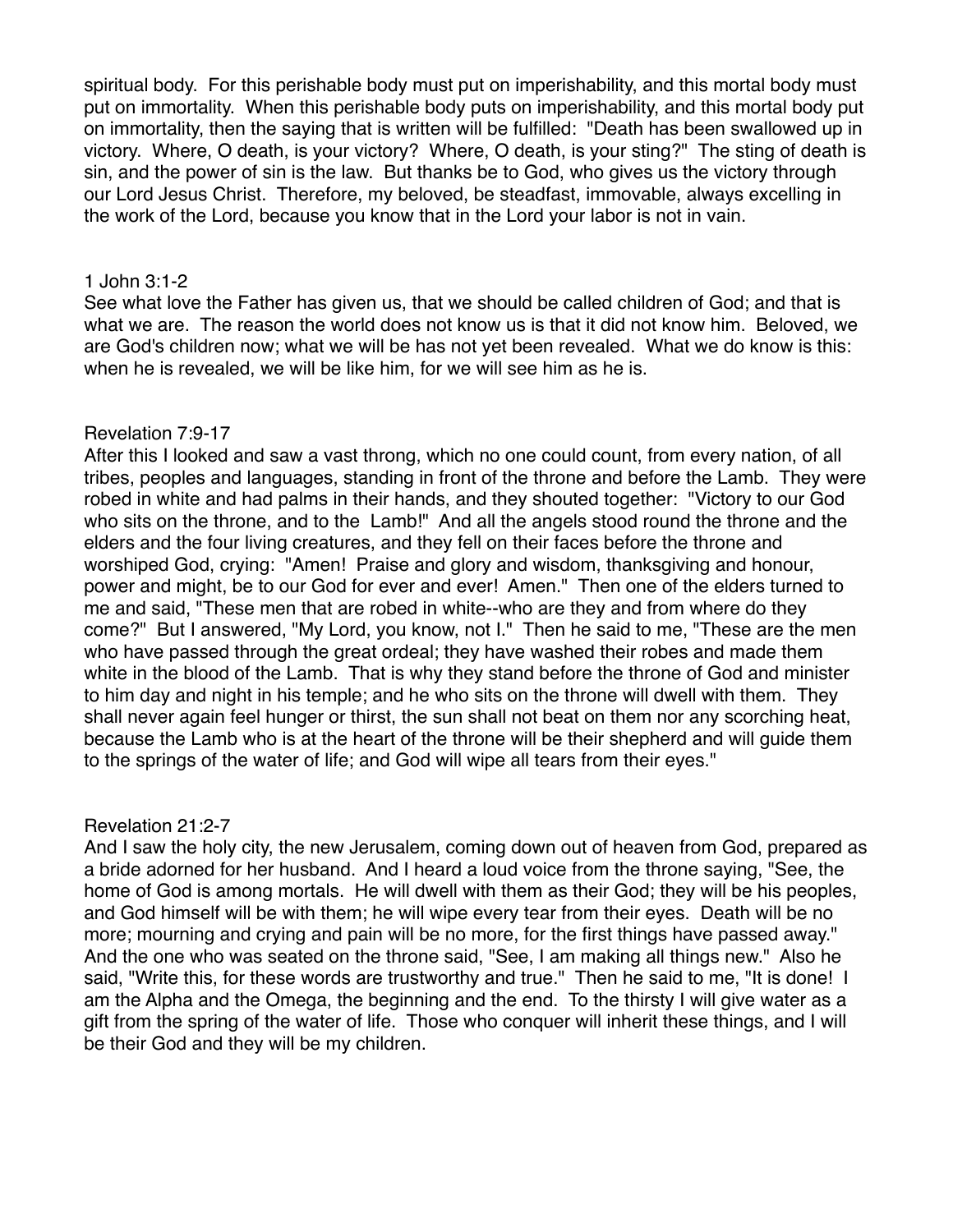# Psalms

Psalm 23 (KJV)

The Lord is my shepherd;

I shall not want.

He maketh me to lie down in green pastures;

he leadeth me beside the still waters.

He restoreth my soul;

he leadeth me in the paths of righteousness for his Name's sake.

Yea, though I walk through the valley of the shadow of death,

I will fear no evil; for thou art with me;

thy rod and thy staff, they comfort me.

 Thou preparest a table before me in the presence of mine enemies; thou annointest my head with oil; my cup runneth over.

 Surely goodness and mercy shall follow me all the days of my life, and I will dwell in the house of the Lord for ever.

Psalm 27

The Lord is my light and my salvation; whom shall I fear? The Lord is the stronghold of my life; of whom shall I be afraid? When evildoers assail me to devour my flesh --

my adversaries and foes -- they shall stumble and fall.

Though an army encamp against me, my heart shall not fear.

though war arise against me, yet I will be confident.

One thing have I asked of the Lord, that will I seek after;

that I may dwell in the house of the Lord all the days of my life,

to behold the beauty of the Lord, and to inquire in his temple.

For he will hide me in his shelter in the day of trouble;

he will conceal me under the cover of his tent, he will set me high upon a rock. And now my head shall be lifted up above my enemies round about me;

and I will offer in his tent sacrifices with shouts of joy;

I will sing and make melody to the Lord.

Hear, O Lord, when I cry aloud, be gracious to me and answer me! Thou hast said, "Seek ye my face."

My heart says to thee, "Thy face, Lord, do I seek."

Hide not thy face from me. Turn not thy servant away in anger,

thou who hast been my help.

Cast me not off, forsake me not, O God of my salvation!

For my father and my mother have forsaken me, but the Lord will take me up.

Teach me thy way, O Lord; and lead me on a level path because of my enemies. Give me not up to the will of my adversaries;

for false witnesses have risen against me, and they breathe out violence. I believe that I shall see the goodness of the Lord in the land of the living! Wait for the Lord; be strong, and let your heart take courage; yea, wait for the Lord!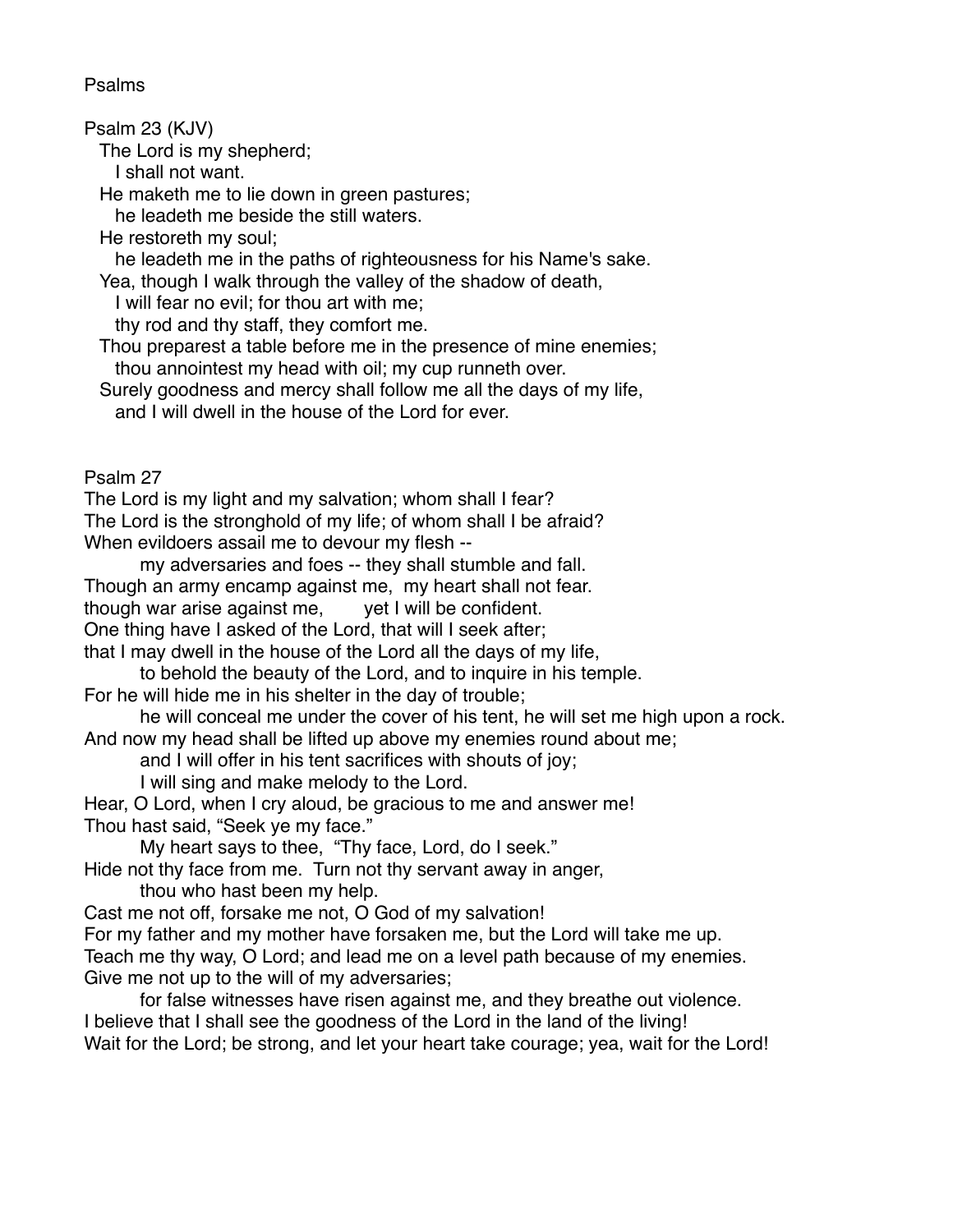Psalm 106

Praise the Lord!

O give thanks to the Lord, for he is good;

for his steadfast love endures for ever!

Who can utter the mighty doings of the Lord,

or show forth all his praise?

Blessed are they who observe justice,

who do righteousness at all times!

Remember me, O Lord, when thou showest favor to thy people; help me when thou deliverest them;

that I may see the prosperity of thy chosen ones,

that I may rejoice in the gladness of thy nation,

that I may glory with thy heritage.

Psalm 116

I love the Lord, because he has heard my voice and my supplications. Because he inclined his ear to me, therefore I will call on him as long as I live. The snares of death encompassed me; the pangs of Sheol laid hold on me;

I suffered distress and anguish.

Then I called on the name of the Lord: "O Lord, I beseech thee, save my life!" Gracious is the Lord, and righteous; our God is merciful.

The Lord preserves the simple; when I was brought low, he saved me.

Return, O my soul, to your rest; for the Lord has dealt bountifully with you. For thou hast delivered my soul from death,

my eyes from tears, my feet from stumbling;

I walk before the Lord in the land of the living.

I kept my faith, even when I said, "I am greatly afflicted";

I said in my consternation, "Men are all a vain hope."

What shall I render to the Lord for all his bounty to me?

I will lift up the cup of salvation and call on the name of the Lord,

I will pay my vows to the Lord in the presence of all his people.

Precious in the sight of the Lord is the death of his saints.

O Lord, I am thy servant; I am thy servant, the son of thy handmaid.

Thou hast loosed my bonds.

I will offer to thee the sacrifice of thanksgiving and call on the name of the Lord. I will pay my vows to the Lord in the presence of all his people, in the courts of the house of the Lord,

in your midst, O Jerusalem. Praise the Lord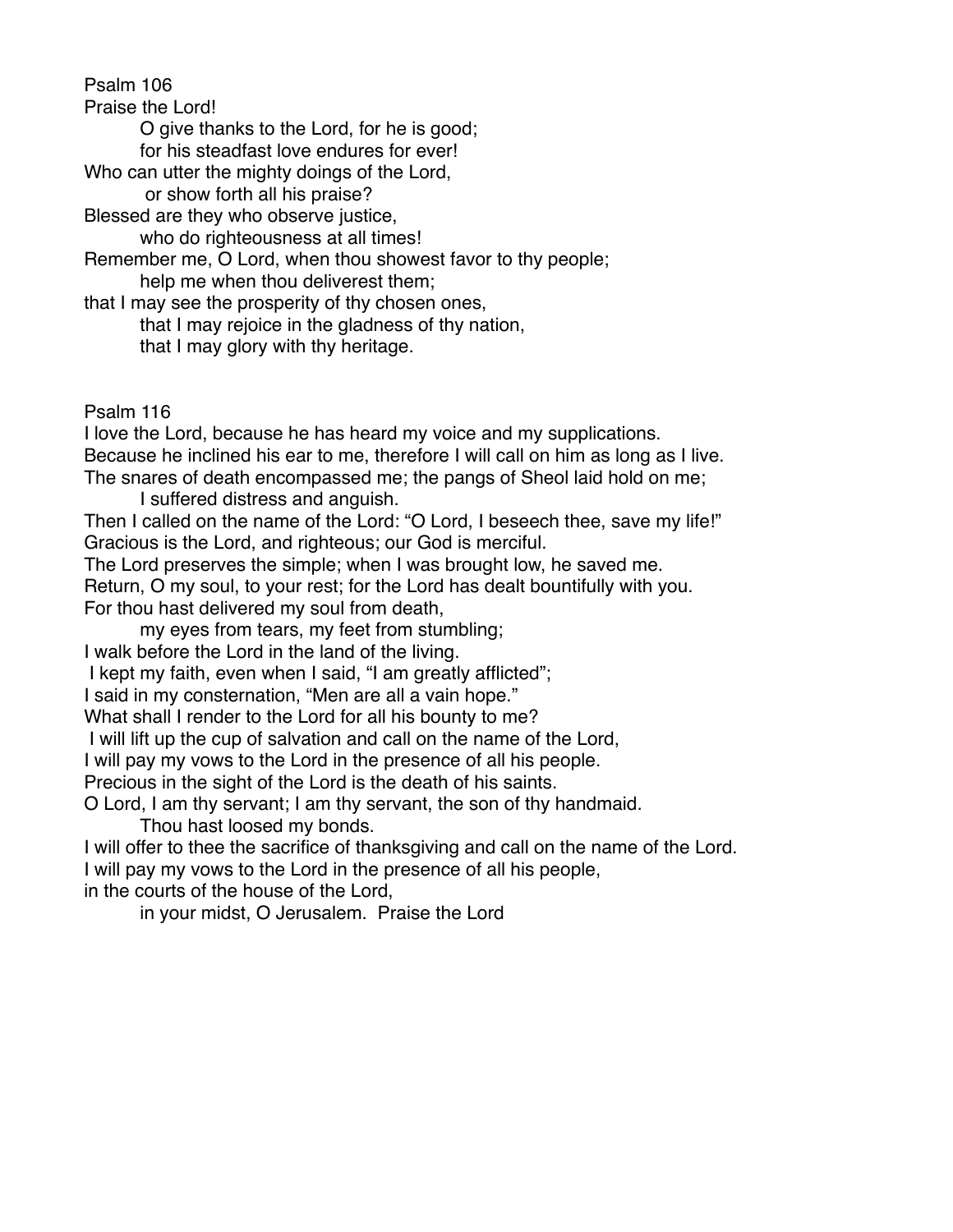#### John 5:24-27

Very truly, I tell you, anyone who hears my word and believes him who sent me has eternal life, and does not come under judgment, but has passed from death to life. "Very truly, I tell you, the hour is coming, and is now here, when the dead will hear the voice of the Son of God, and those who hear will live. For just as the Father has life in himself, so he has granted the Son also to have life in himself; and he has given him authority to execute judgment, because he is the Son of Man.

### John 6:37-40

All that the Father giveth me shall come to me; and him that cometh to me I will in no way cast out. For I came down from heaven, not to do mine own will, but the will of him that sent me. And this is the Father's will which hath sent me, that of all which he hath given me I should lose nothing, but should raise it up again at the last day. And this is the will of him that sent me, that every one which seeth the Son, and believeth on him, may have everlasting life: and I will raise him up at the last day.

#### John 10:11-16

"I am the good shepherd. The good shepherd lays down his life for the sheep. The hired hand, who is not the shepherd and does not own the sheep, sees the wolf coming and leaves the sheep and runs away--and the wolf snatches them and scatters them. The hired hand runs away because a hired hand does not care for the sheep. I am the good shepherd. I know my own and my own know me, just as the Father knows me and I know the Father. And I lay down my life for the sheep. I have other sheep that do not belong to this fold. I must bring them also, and they will listen to my voice. So there will be one flock, one shepherd.

### John 11:17-27

Then when Jesus came, he found that he had lain in the grave four days already. Now Bethany was nigh unto Jerusalem, about fifteen furlongs off: And many of the Jews came to Martha and Mary, to comfort them concerning their brother. Then Martha, as soon as she heard that Jesus was coming, went and met him: but Mary sat still in the house. Then said Martha unto Jesus, Lord, if thou hadst been here, my brother had not died. But I know, that even now, whatsoever thou wilt ask of God, God will give it thee. Jesus saith unto her, Thy brother shall rise again. Martha saith unto him, I know that he shall rise again in the resurrection at the last day. Jesus said unto her, I am the resurrection, and the life: he that believeth in me, though he were dead, yet shall he live: And whosoever liveth and believeth in me shall never die. Believest thou this? She saith unto him, Yea, Lord, I believe that thou art the Christ, the Son of God, which should come into the world.

### John 14:1-6

"Do not let your hearts be troubled. Believe in God, believe also in me. In my Father's house there are many dwelling places. If it were not so, would I have told you that I go to prepare a place for you? And if I go and prepare a place for you, I will come again and will take you to myself, so that where I am, there you may be also. And you know the way to the place where I am going." Thomas said to him, "Lord, we do not know where you are going. How can we know the way?" Jesus said to him, "I am the way, and the truth, and the life. No one comes to the Father except through me.